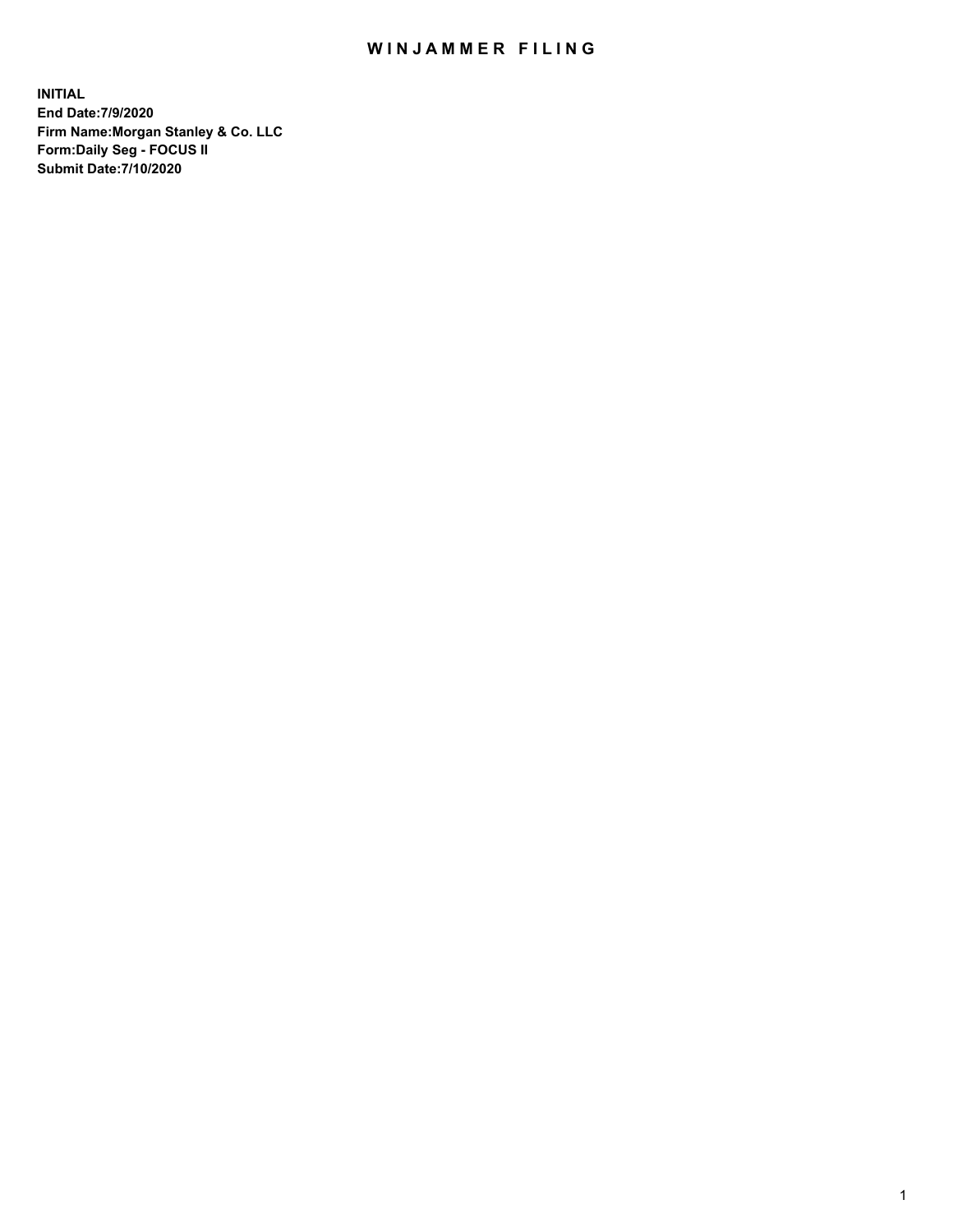**INITIAL End Date:7/9/2020 Firm Name:Morgan Stanley & Co. LLC Form:Daily Seg - FOCUS II Submit Date:7/10/2020 Daily Segregation - Cover Page**

| Name of Company                                                                                          | Morgan Stanley & Co. LLC     |
|----------------------------------------------------------------------------------------------------------|------------------------------|
| <b>Contact Name</b>                                                                                      | <b>Ikram Shah</b>            |
| <b>Contact Phone Number</b>                                                                              | 212-276-0963                 |
| <b>Contact Email Address</b>                                                                             | Ikram.shah@morganstanley.com |
|                                                                                                          |                              |
| FCM's Customer Segregated Funds Residual Interest Target (choose one):<br>a. Minimum dollar amount: ; or | 235,000,000                  |
| b. Minimum percentage of customer segregated funds required:% ; or                                       | <u>0</u>                     |
| c. Dollar amount range between: and; or                                                                  | <u>00</u>                    |
| d. Percentage range of customer segregated funds required between: % and %.                              | 0 <sup>0</sup>               |
| FCM's Customer Secured Amount Funds Residual Interest Target (choose one):                               |                              |
| a. Minimum dollar amount: ; or                                                                           | 140,000,000                  |
| b. Minimum percentage of customer secured funds required:% ; or                                          | <u>0</u>                     |
| c. Dollar amount range between: and; or                                                                  | <u>0 0</u>                   |
| d. Percentage range of customer secured funds required between:% and%.                                   | 0 Q                          |
| FCM's Cleared Swaps Customer Collateral Residual Interest Target (choose one):                           |                              |
| a. Minimum dollar amount: ; or                                                                           | 92,000,000                   |
| b. Minimum percentage of cleared swaps customer collateral required:% ; or                               | <u>0</u>                     |
| c. Dollar amount range between: and; or                                                                  | 0 Q                          |
| d. Percentage range of cleared swaps customer collateral required between:% and%.                        | 0 <sub>0</sub>               |

Attach supporting documents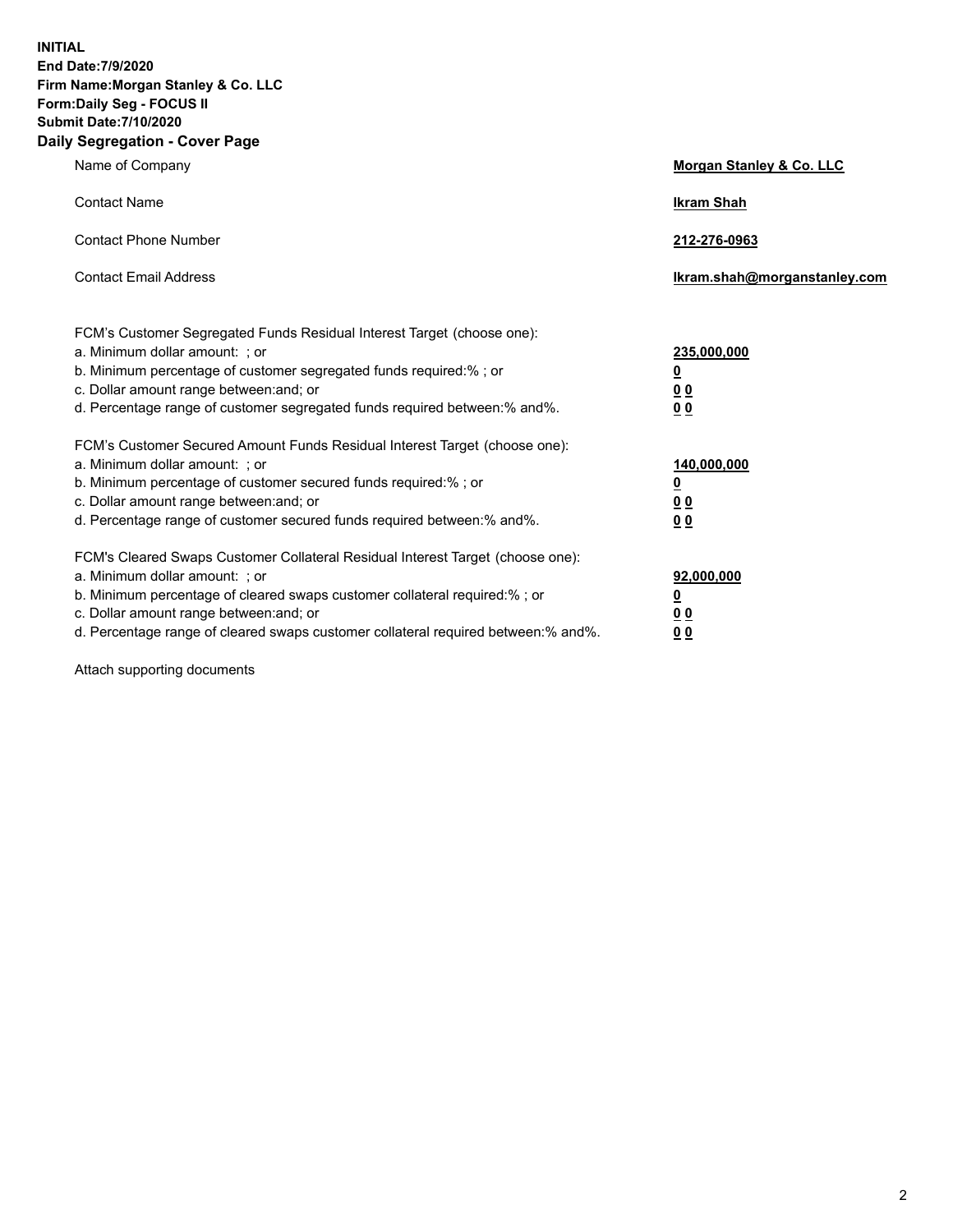## **INITIAL End Date:7/9/2020 Firm Name:Morgan Stanley & Co. LLC Form:Daily Seg - FOCUS II Submit Date:7/10/2020 Daily Segregation - Secured Amounts** Foreign Futures and Foreign Options Secured Amounts Amount required to be set aside pursuant to law, rule or regulation of a foreign government or a rule of a self-regulatory organization authorized thereunder 1. Net ledger balance - Foreign Futures and Foreign Option Trading - All Customers A. Cash **4,284,598,845** [7315] B. Securities (at market) **3,093,950,474** [7317] 2. Net unrealized profit (loss) in open futures contracts traded on a foreign board of trade **306,009,227** [7325] 3. Exchange traded options a. Market value of open option contracts purchased on a foreign board of trade **5,327,990** [7335] b. Market value of open contracts granted (sold) on a foreign board of trade **-13,130,032** [7337] 4. Net equity (deficit) (add lines 1. 2. and 3.) **7,676,756,504** [7345] 5. Account liquidating to a deficit and account with a debit balances - gross amount **58,993,977** [7351] Less: amount offset by customer owned securities **-56,702,437** [7352] **2,291,540** 6. Amount required to be set aside as the secured amount - Net Liquidating Equity Method (add lines 4 and 5) 7. Greater of amount required to be set aside pursuant to foreign jurisdiction (above) or line 6. FUNDS DEPOSITED IN SEPARATE REGULATION 30.7 ACCOUNTS 1. Cash in banks A. Banks located in the United States **749,913,258** [7500] B. Other banks qualified under Regulation 30.7 **578,788,313** [7520] **1,328,701,571** 2. Securities A. In safekeeping with banks located in the United States **396,699,927** [7540] B. In safekeeping with other banks qualified under Regulation 30.7 **0** [7560] **396,699,927** [7570] 3. Equities with registered futures commission merchants A. Cash **15,368,780** [7580] B. Securities **0** [7590] C. Unrealized gain (loss) on open futures contracts **3,625,456** [7600] D. Value of long option contracts **0** [7610] E. Value of short option contracts **0** [7615] **18,994,236** [7620] 4. Amounts held by clearing organizations of foreign boards of trade A. Cash **0** [7640] B. Securities **0** [7650] C. Amount due to (from) clearing organization - daily variation **0** [7660] D. Value of long option contracts **0** [7670] E. Value of short option contracts **0** [7675] **0** [7680] 5. Amounts held by members of foreign boards of trade A. Cash **3,158,855,231** [7700] B. Securities **2,697,250,546** [7710] C. Unrealized gain (loss) on open futures contracts **302,383,771** [7720] D. Value of long option contracts **5,327,990** [7730] E. Value of short option contracts **-13,130,032** [7735] **6,150,687,506** 6. Amounts with other depositories designated by a foreign board of trade **0** [7760] 7. Segregated funds on hand **0** [7765]

- 
- 8. Total funds in separate section 30.7 accounts **7,895,083,240** [7770]
- 9. Excess (deficiency) Set Aside for Secured Amount (subtract line 7 Secured Statement Page 1 from Line 8)
- 10. Management Target Amount for Excess funds in separate section 30.7 accounts **140,000,000** [7780]
- 11. Excess (deficiency) funds in separate 30.7 accounts over (under) Management Target **76,035,196** [7785]

**0** [7305]

[7354] **7,679,048,044** [7355]

**7,679,048,044** [7360]

[7530]

[7740] **216,035,196** [7380]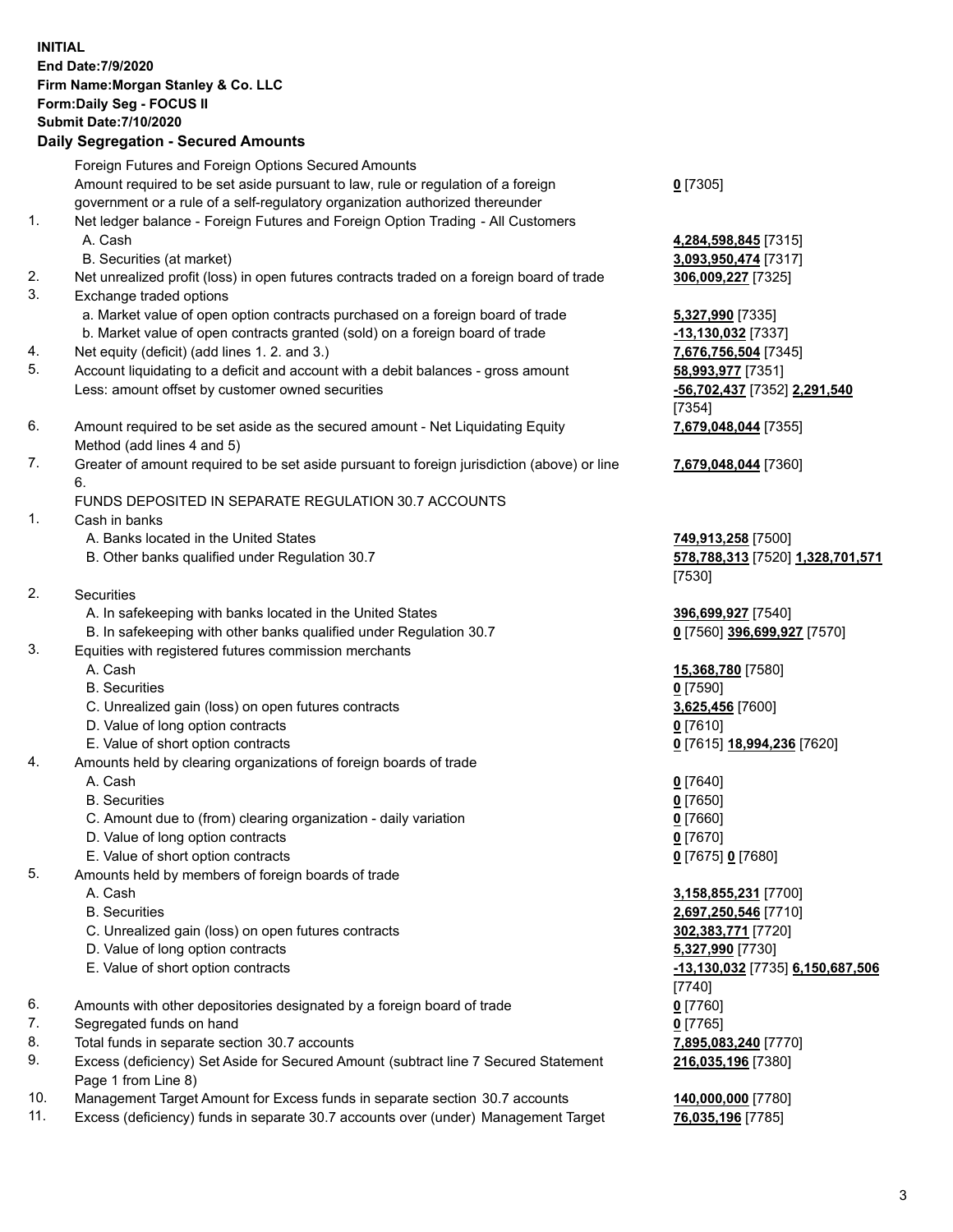**INITIAL End Date:7/9/2020 Firm Name:Morgan Stanley & Co. LLC Form:Daily Seg - FOCUS II Submit Date:7/10/2020 Daily Segregation - Segregation Statement** SEGREGATION REQUIREMENTS(Section 4d(2) of the CEAct) 1. Net ledger balance A. Cash **14,906,286,774** [7010] B. Securities (at market) **8,201,502,771** [7020] 2. Net unrealized profit (loss) in open futures contracts traded on a contract market **2,488,552,482** [7030] 3. Exchange traded options A. Add market value of open option contracts purchased on a contract market **491,577,520** [7032] B. Deduct market value of open option contracts granted (sold) on a contract market **-355,719,094** [7033] 4. Net equity (deficit) (add lines 1, 2 and 3) **25,732,200,453** [7040] 5. Accounts liquidating to a deficit and accounts with debit balances - gross amount **286,367,061** [7045] Less: amount offset by customer securities **-284,785,944** [7047] **1,581,117** [7050] 6. Amount required to be segregated (add lines 4 and 5) **25,733,781,570** [7060] FUNDS IN SEGREGATED ACCOUNTS 7. Deposited in segregated funds bank accounts A. Cash **4,437,392,015** [7070] B. Securities representing investments of customers' funds (at market) **0** [7080] C. Securities held for particular customers or option customers in lieu of cash (at market) **894,079,950** [7090] 8. Margins on deposit with derivatives clearing organizations of contract markets A. Cash **13,072,142,510** [7100] B. Securities representing investments of customers' funds (at market) **0** [7110] C. Securities held for particular customers or option customers in lieu of cash (at market) **7,307,422,821** [7120] 9. Net settlement from (to) derivatives clearing organizations of contract markets **259,581,519** [7130] 10. Exchange traded options A. Value of open long option contracts **491,577,520** [7132] B. Value of open short option contracts **-355,719,094** [7133] 11. Net equities with other FCMs A. Net liquidating equity **13,335,789** [7140] B. Securities representing investments of customers' funds (at market) **0** [7160] C. Securities held for particular customers or option customers in lieu of cash (at market) **0** [7170] 12. Segregated funds on hand **0** [7150] 13. Total amount in segregation (add lines 7 through 12) **26,119,813,030** [7180] 14. Excess (deficiency) funds in segregation (subtract line 6 from line 13) **386,031,460** [7190] 15. Management Target Amount for Excess funds in segregation **235,000,000** [7194]

16. Excess (deficiency) funds in segregation over (under) Management Target Amount Excess

**151,031,460** [7198]